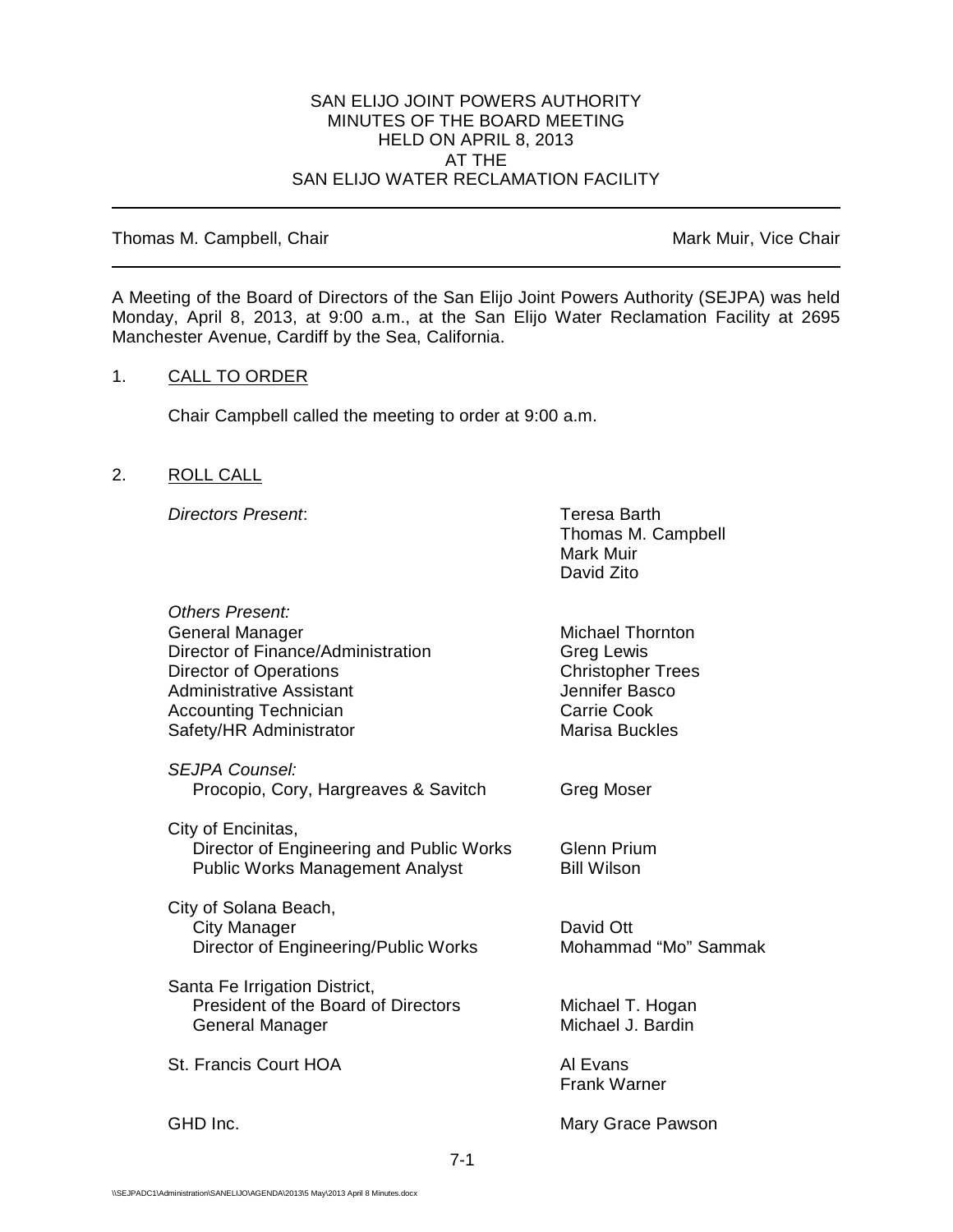# 3. PLEDGE OF ALLEGIANCE

General Manager Michael Thornton led the Pledge of Allegiance.

# 4. ORAL COMMUNICATIONS

None

# 5. PRESENTATION OF AWARDS

None

# 6. CONSENT CALENDAR

Moved by Board Member Zito and seconded by Board Member Barth to approve the Consent Calendar.

Motion carried with unanimous vote of approval.

Consent Calendar:

| Agenda Item No. 7  | Approval of Minutes for the March 11, 2013 meeting                              |
|--------------------|---------------------------------------------------------------------------------|
| Agenda Item No. 8  | Approval for Payment of Warrants and Monthly<br><b>Investment Report</b>        |
| Agenda Item No. 9  | San Elijo Water Reclamation Facility Treated Effluent<br>Flows - Monthly Report |
| Agenda Item No. 10 | San Elijo Joint Powers Authority Recycled Water Program<br>- Monthly Report     |

# 11. ITEMS REMOVED FROM CONSENT CALENDAR

None

Chair Campbell requested that Agenda Item No. 13 be moved ahead of Agenda Item No. 12.

# 13. RECYCLED WATER COST OF SERVICE STUDY

General Manager Thornton presented the draft Cost of Service Study to the Board of Directors. He stated that the goals of the study are to:

• provide decision makers with information on the cost of providing recycled water service relative to revenues generated from the program;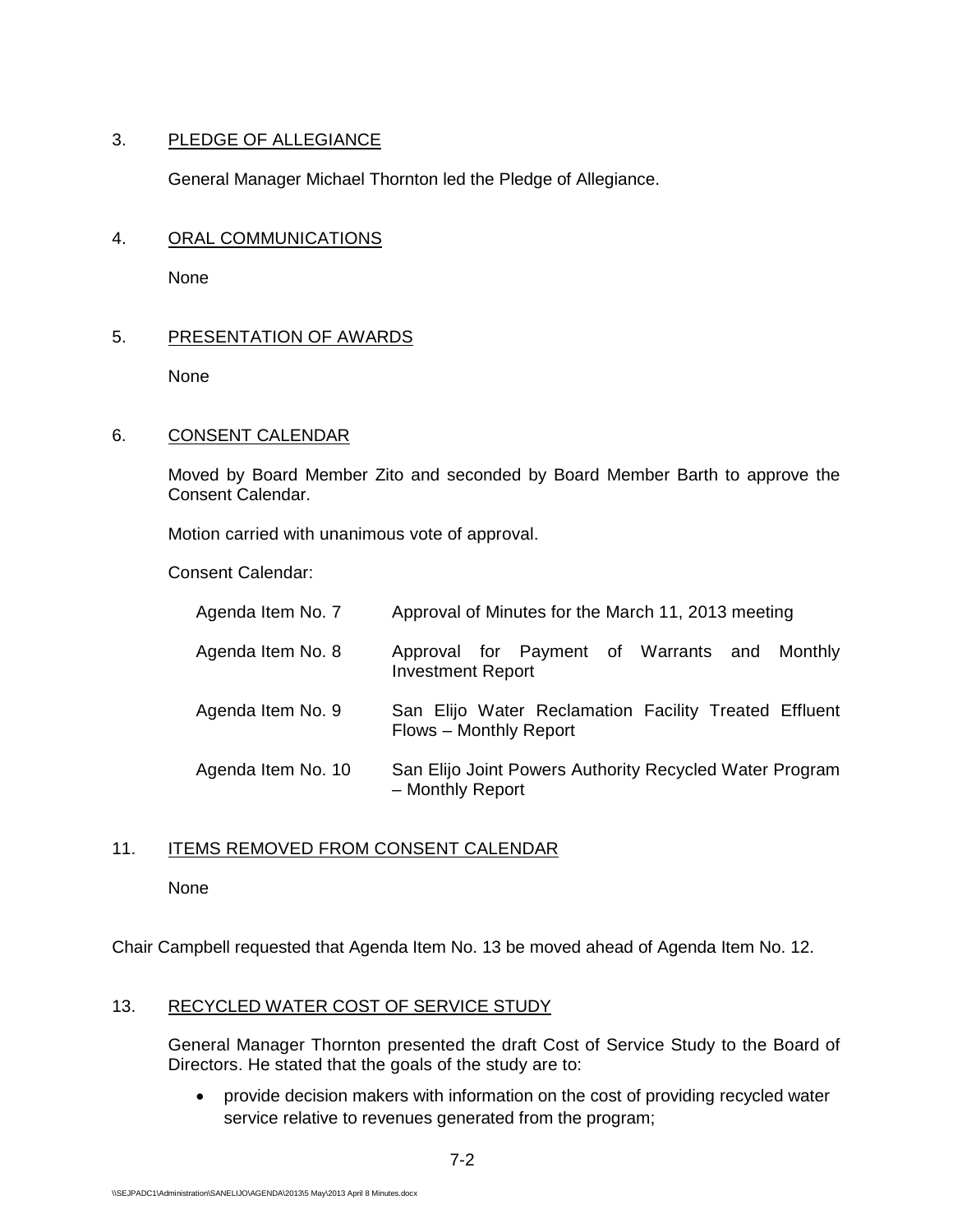- provide decision makers with information regarding the estimated future financial condition of the program under a range of planning scenarios;
- analyze the financial impacts of decoupling all wholesale agreements from the potable water rate structure; and
- describe the policy decisions that are necessary to implement reserve funds and a cost-of-service revenue model.

Mr. Thornton introduced Mary Grace Pawson from GHD Inc., who is the consultant responsible for preparing the study. Ms. Pawson provided a brief summary on the drivers for the cost of service study, a review of the Board Members direction provided at the February 2013 Board meeting, a description of the current cost of service, initial recommendations on the reserve fund, and future scenarios and impacts on the cost of service for recycled water.

Ms. Pawson discussed the cost of service with and without infrastructure replacement reserves based on current water sales. Ms. Pawson stated that attempting to fully fund reserves right now is likely impractical as it would drive the price of recycled water higher. Instead, Ms. Pawson suggested that as the SEJPA transitions to the cost of service program, a hybrid reserve policy that partially funds capital reserves is more practical for managing repair and replacement of utility system assets. Ms. Pawson stated that the financial model used to develop the cost of service study uses the assumption of partially funding a capital reserve and having an operational reserve equal to one year of operational costs, including debt service costs. Based on the current balance in the Recycled Water Program Fund, estimated at \$2.2 million, there is adequate funding to create the proposed operational reserve. For Capital Reserve, the study utilized a fiscal model to help determine "milestone" capital reserve goals that would allow accrual of a capital reserve with a value close to the depreciated value of the assets in FY 2030-31. This initial analysis suggests that SEJPA should budget for a capital reserve of approximately \$3.0 million in FY 2020-21, a key program milestone after which the recycled water program SRF loan is paid off. The analysis also suggests that SEJPA should budget for a capital reserve of approximately \$4.8 million by FY 2025-26, another key program milestone after which the last of the incentive funding expires. These repair and replacement goals reflect a practical strategy for managing replacement of assets, given the current fiscal status of the system.

Ms. Pawson then described several scenarios of the resulting "cost of service", after factoring in the reserve fund requirements. The first scenario, Status Quo, assumes recycled water sales remain flat, except for the Olivenhain Municipal Water District service area where recycled water sales grow from 35 acre feet to 80 acre feet annually over six years. The second scenario, assumes recycled water deliveries grow at a rate of approximately 2 percent per year for total program sales of 1,335 acre feet per year by FY 2018-19. Finally, the third scenario assumes recycled water deliveries grow at the rate of 4 percent per year for total program sales of 1,437 acre feet per year by FY 2018-19.

Ms. Pawson concluded her presentation by stating that:

- Meeting the SEJPA's reserve goals is possible.
- Transitioning from an "indexed" to a cost of service model is possible.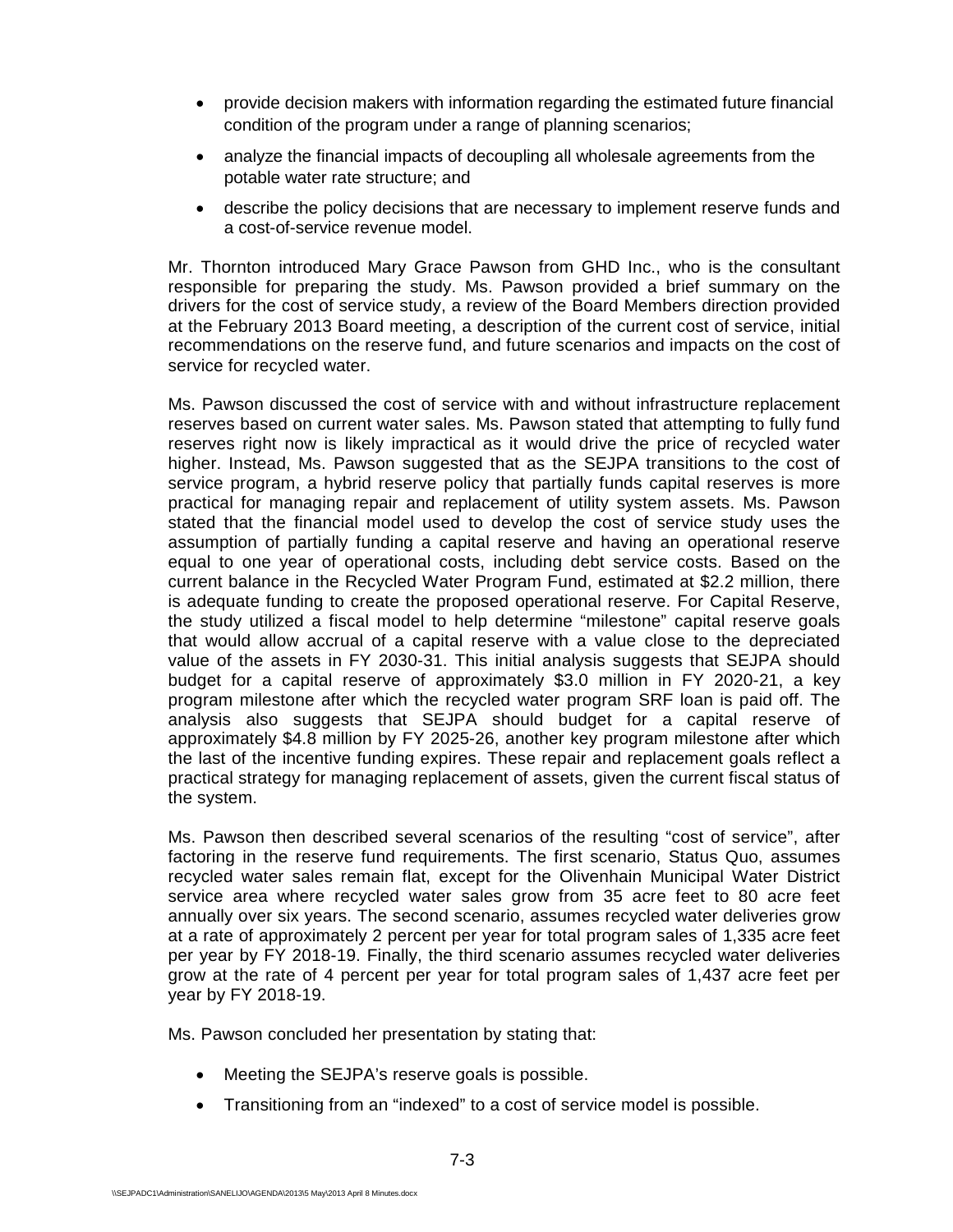- With sales at or above 1,335 acre feet per year (approximately 2 percent annual growth), the cost of servicing recycled water remains very competitive.
- Without growth in sales, the SEJPA may need to modify near-term reserve goals to keep recycled water pricing attractive to the end customers.

Upon completion of the presentation, Chair Campbell requested if there were questions from the public. Questions and requests subsequently raised by Board Members and public included:

- $\triangleright$  Do the water purveyors add additional costs to the final rate charged to the customer?
- $\triangleright$  Provide examples that illustrate the San Diego County Water Authority's incentive calculation when the SEJPA charges less than 85 percent of the potable water rate.
- $\triangleright$  What are the current terms of the Recycled Water Program loans?
- $\triangleright$  Can staff provide projections of future potable water rates vs. recycled water rate projections?
- $\triangleright$  Provide a brief history of Member Agency funding that was contributed to this recycled water program and if/when they will get repaid.
- $\triangleright$  Add footnotes to Table 4 of the cost of service study to assist the reader in understanding the table.

General Manager Thornton stated that in two weeks he will publish an updated draftfinal cost of service study to include answers to the aforementioned questions, requested footnotes, charts and examples, for distribution. General Manager Thornton stated that staff will provide a 30-day public comment period upon reissuance of the study. He will return this item to the Board of Directors at the June Board meeting for consideration of acceptance.

No action required. This memorandum was submitted for information only.

## 12. PRESENTATION OF THE SAN ELIJO JOINT POWERS AUTHORITY FISCAL YEAR 2013-14 RECOMMENDED BUDGET

Greg Lewis, Director of Finance/Administration, provided a PowerPoint presentation on the Fiscal Year (FY) 2013-14 Recommended Budget and answered questions from the Board of Directors. The budget estimates all expenditures necessary to provide wastewater treatment, waste disposal, water reclamation, laboratory, ocean outfall, and pump station services. The total recommended FY 2013-14 budget for the Wastewater Treatment Fund is \$5,629,967. The total recommended FY 2013-14 operating budget for the Water Reclamation Fund is \$2,086,111. The recommended FY 2013-14 appropriation for the Capital Project Fund is \$1,138,000.

It was reported that the total cost to the Member Agencies of the FY 2013-14 recommended budget for all programs funded including capital improvements and debt service will increase from a year ago. The City of Encinitas' portion, which includes the Cardiff Sanitation Division, parts of the Encinitas Sanitation Division, and other miscellaneous programs within the City will see an increase in cost of 3.1 percent, while the City of Solana Beach's portion, which includes the Solana Beach Sanitation